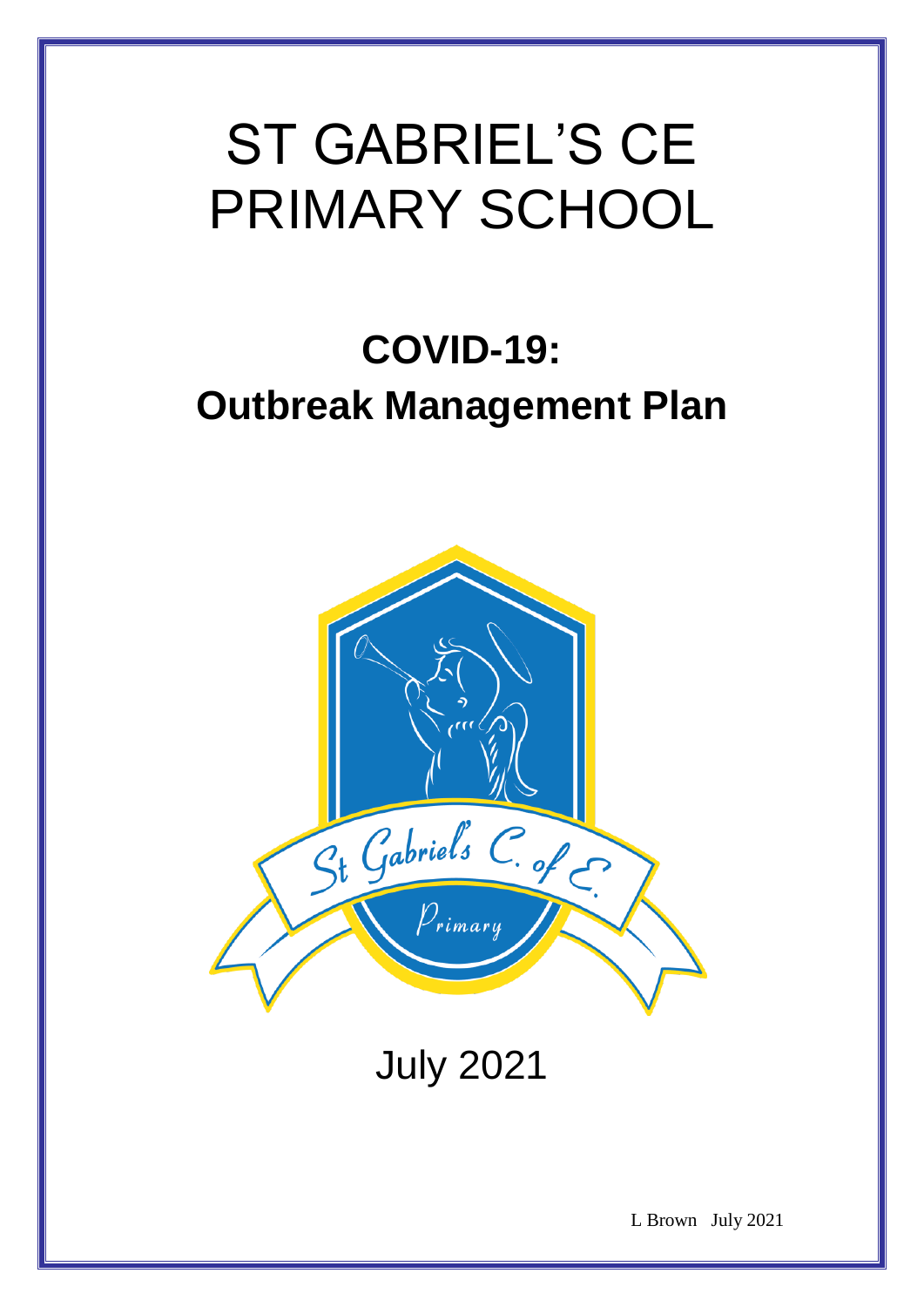## **1. Introduction**

This plan is based on the [contingency framework for managing local outbreaks](https://www.gov.uk/government/publications/coronavirus-covid-19-local-restrictions-in-education-and-childcare-settings) of COVID-19, provided by the Department for Education (DfE).

We will only implement some, or all, of the measures in this plan in response to recommendations provided by our local authority (LA), director of public health (DsPH), Public Health England (PHE) health protection team or the national government.

It may be necessary to implement these measures in the following circumstances, for example:

- To help manage a COVID-19 outbreak within the school
- If COVID-19 infection rates in the community are extremely high, and other measures have failed to reduce transmission
- As part of a package of measures responding to a 'variant of concern' (VoC)

## **2. Shielding**

We will adhere to national guidance on the reintroduction of shielding, which would apply to those on the [shielded patient list \(SPL\).](https://digital.nhs.uk/coronavirus/shielded-patient-list)

We will speak to individuals required to shield about additional protective measures in school or arrangements for home working or learning.

#### **3. Other measures**

If recommended, we will limit:

- Residential educational visits
- > Open days
- > Transition or taster days
- > Parents coming into school
- > Live performances

#### **4. Attendance restrictions**

Attendance restrictions will only be recommended as a last resort. If recommended, we will implement the measures in this section.

#### **4.1 Eligibility to remain in school**

In the first instance, we will stay open for:

- Vulnerable pupils
- Children of critical workers
- Reception, Year 1 and Year 2 pupils
- If further restrictions are recommended, we will stay open for:
	- Vulnerable pupils
	- Children of critical workers